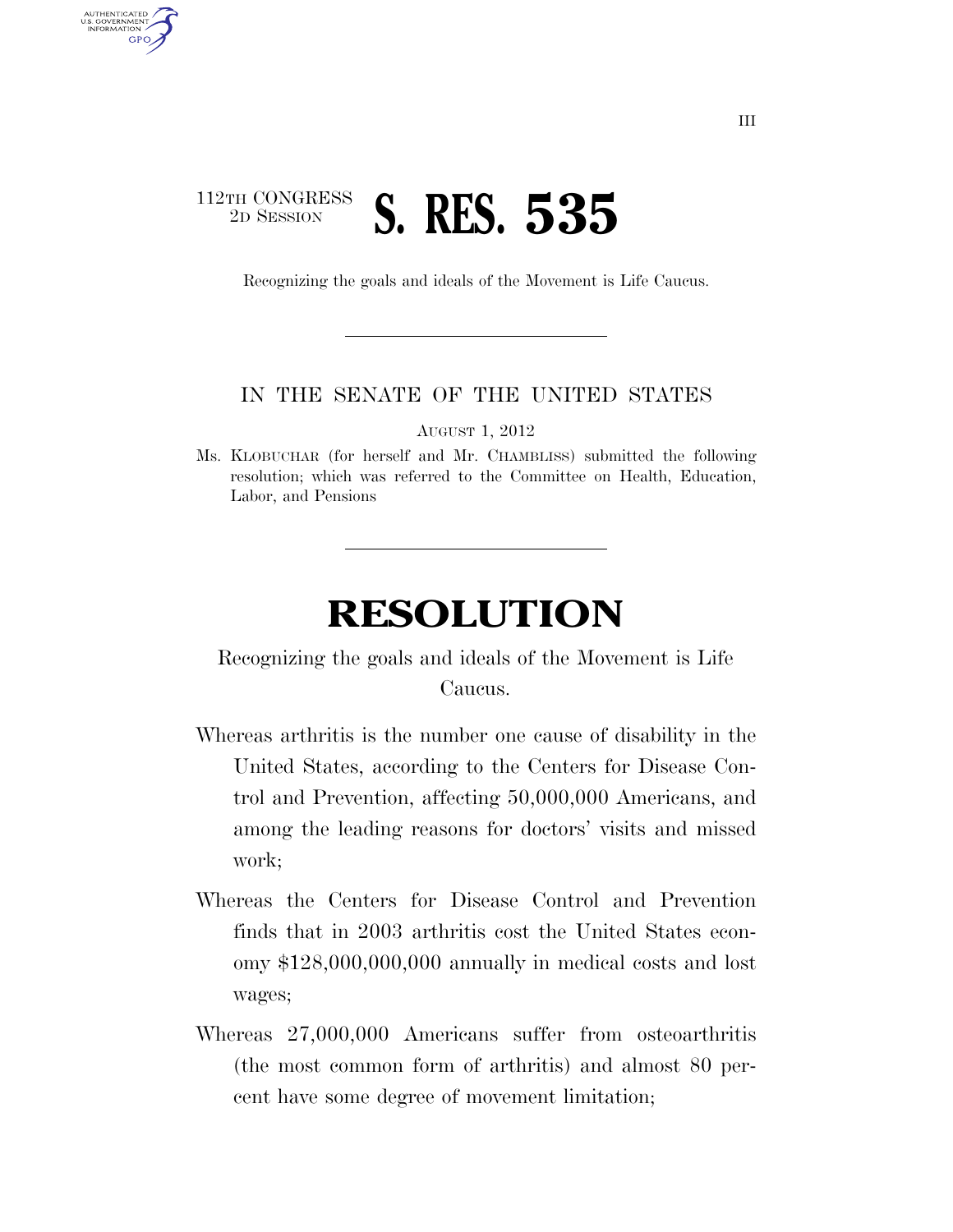- Whereas the onset of chronic joint pain and osteoarthritis can lead to disability and a loss of personal independence;
- Whereas, women along with African-Americans and Latinos, the two largest racial and ethnic minority groups in the United States, face more severe osteoarthritis and disability, yet receive less than optimal access to diagnostic, medical, and surgical intervention than do other groups;
- Whereas women and minorities experiencing chronic diseases (such as diabetes, obesity, and heart disease (all medical conditions positively impacted by physical activity)) struggle disproportionately with undiagnosed and diagnosed osteoarthritis;
- Whereas there is a lack of awareness about the connection between musculoskeletal health disparities, increasing physical inactivity levels and disparities in diabetes, obesity, and heart disease among women, African-Americans and Latinos, which have a significant impact on increasing health care costs and workforce productivity;
- Whereas the first Movement is Life National Summit in September 2010 facilitated a national dialogue among stakeholders engaged in the continuum of care of women, African-Americans, and Latinos, about musculoskeletal health disparities;
- Whereas the National Movement is Life Work Group Caucus has been established and the third annual meeting will be held this September 16–18, 2012 in Washington, DC;
- Whereas the National Movement is Life Work Group Caucus will facilitate the development of action plans to help reduce musculoskeletal health disparities; and
- Whereas the National Movement is Life Work Group Caucus seeks to promote early intervention, slow musculoskeletal